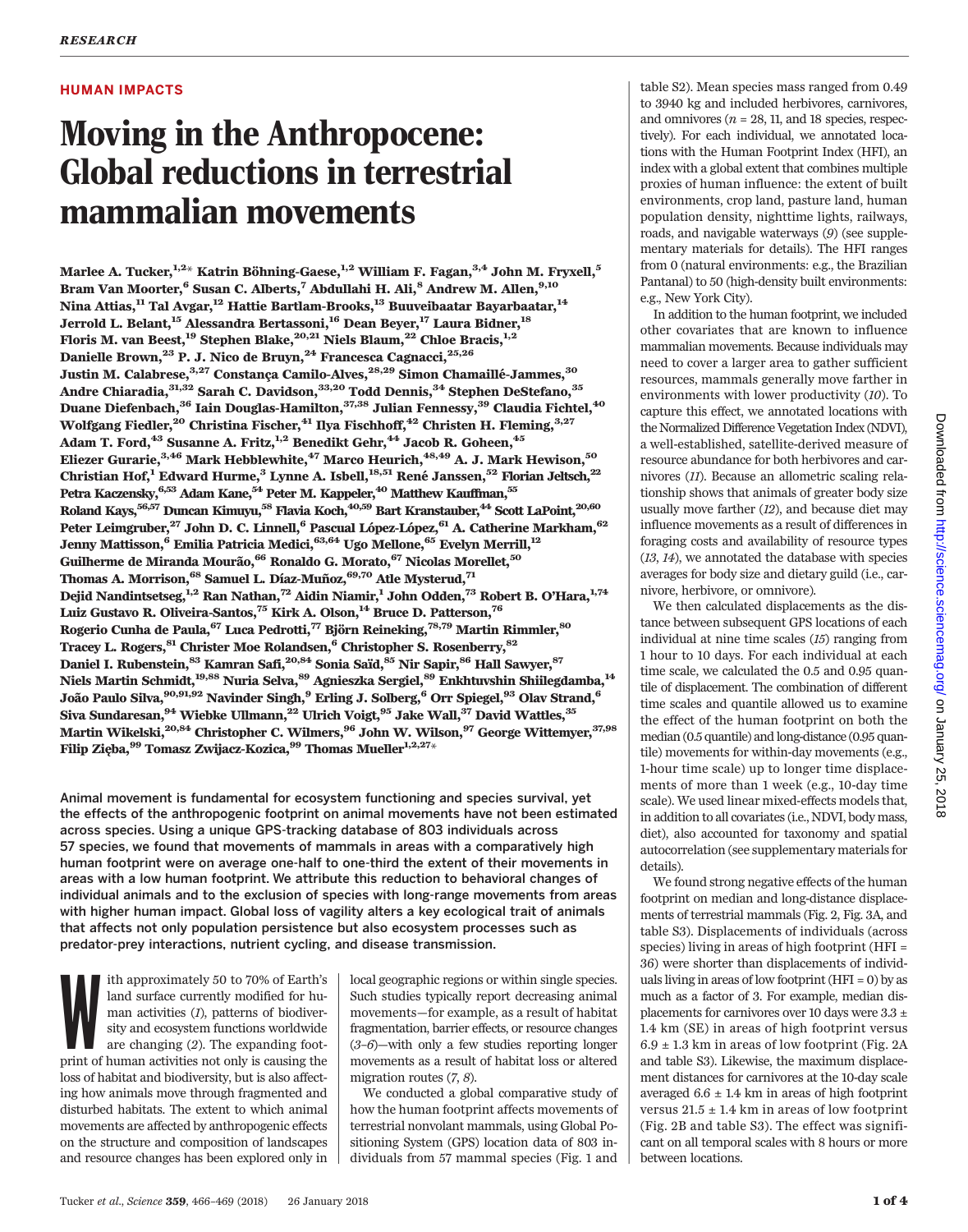The effect was not significant at shorter time scales (Fig. 3A, 1 to 4 hours), which suggests that the human footprint affects ranging behavior and area use over longer time scales, rather than altering individual travel speeds (i.e., individuals may travel at the same speed if measured across short time intervals, but have more tortuous movements in areas of higher human footprint and thus remain in the same locale if displacement is measured across longer time intervals).

Reduction in movement may be attributable to (i) an individual-behavioral effect, where individuals alter their movements relative to the human footprint, or (ii) a species occurrence effect, where certain species that exhibit long-range

movement simply do not occur in areas of high human footprint. To disentangle these two effects, we ran additional models where we separated the HFI into two components: (i) the individualbehavioral effect represented by the individual variability of HFI relative to the species mean (i.e., the individual HFI minus the species mean HFI), and (ii) the species occurrence effect as the mean HFI for each species. Results from the twocomponent model indicate behavioral as well as species effects. We found a significant behavioral effect on median displacements and on longdistance displacements (0.95 quantile) at most time scales (from 8 hours to 10 days) (fig. S2A and table S4). The species occurrence effect was significant only over longer time scales (128- and 256-hour periods, or 5 and 10 days, respectively) (fig. S2B and table S4). However, we note that the estimate of the species occurrence effect is conservative because our model incorporated taxonomy as a random effect. Some variability in the data may have been accounted for by the specieslevel random effect rather than the species-level HFI (see table S3).

In addition to the human footprint effect, body mass, dietary guild, and resource availability were also related to movement distances. First, as expected from allometric scaling and established relationships of body size with home range size  $(14)$  and migration distance  $(16)$ , larger species traveled farther than smaller species (Fig. 3C and tables S3 and S4). Second, we found a negative

<sup>1</sup>Senckenberg Biodiversity and Climate Research Centre, Senckenberg Gesellschaft für Naturforschung, 60325 Frankfurt (Main), Germany. <sup>2</sup>Department of Biological Sciences, Goethe University, 60438 Frankfurt (Main), Germany. <sup>3</sup>Department of Biology, University of Maryland, College Park, MD 20742, USA. <sup>4</sup>SESYNC, University of Maryland, Annapolis, MD 21401, USA. <sup>5</sup>Department of Integrative Biology, University of Guelph, Guelph, Ontario N1G 2W1, Canada. <sup>6</sup>Norwegian Institute for Nature Research, P.O. Box 5685 Torgard, NO-7485 Trondheim, Norway. <sup>7</sup>Departments of Biology and Evolutionary Anthropology, Duke University, Durham, NC 27708, USA. <sup>8</sup>Hirola Conservation Programme, Garissa, Kenya. <sup>9</sup>Department of Wildlife, Fish and Environmental Studies, Swedish University of Agricultural Sciences, Umeå 90183, Sweden. <sup>10</sup>Institute for Water and Wetland Research, Department of Animal<br>Ecology and Physiology, Radboud University, 6 University, Box 9690, Mississippi State, MS, USA. <sup>16</sup>Animal Biology Postgraduate Program, São Paulo State University, São José do Rio Preto, SP 15054-000, Brazil. <sup>17</sup>Michigan Department of Natural Resources, 1990 U.S. 41 South, Marquette, MI 49855, USA. <sup>18</sup>Department of Anthropology, University of California, Davis, CA 95616, USA. <sup>19</sup>Department of Bioscience, Aarhus University, 4000 Roskilde, Denmark. <sup>20</sup>Max Planck Institute for Ornithology, Vogelwarte Radolfzell, D-78315 Radolfzell, Germany. <sup>21</sup>Wildlife Conservation Society,<br>Bronx, NY 10460, USA. <sup>22</sup>University o Murfreesboro, TN 37132, USA. <sup>24</sup>Mammal Research Institute, Department of Zoology and Entomology, University of Pretoria, Hatfield 0028, Gauteng, South Africa. <sup>25</sup>Department of Biodiversity and Molecular Ecology, Research and Innovation Centre, Fondazione Edmund Mach, 38010 San Michele all'Adige (TN), Italy. <sup>26</sup>Department of Organismic and Evolutionary Biology, Harvard University, Cambridge, MA 02138, USA. <sup>27</sup>Smithsonian Conservation Biology Institute, National Zoological Park, Front Royal, VA, USA. <sup>28</sup>Departamento de Fitotecnia, Universidade de Évora, Pólo da Mitra, 7002-554 Évora, Portugal. <sup>29</sup>ICAAM-Institute of Mediterranean Agricultural and Environmental Sciences, University of Évora, Évora, Portugal.<br><sup>30</sup>Centre d'Ecologie Fonctionnelle et Evo Nature Parks, Victoria, Australia. <sup>32</sup>School of Biological Sciences, Monash University, Melbourne, Australia. <sup>33</sup>Department of Civil, Environmental and Geodetic Engineering, Ohio State<br>University, Columbus, OH 43210, USA Millbrook, NY 12545, USA. <sup>43</sup>Irving K. Barber School of Arts and Sciences, Unit 2: Biology, University of British Columbia, Okanagan Campus, Kelowna, BC V1V 1V7, Canada.<br><sup>44</sup>Department of Evolutionary Biology and Environm Conservation Sciences, College of Forestry and Conservation, University of Montana, Missoula, MT 59812, USA. <sup>48</sup>Bavarian Forest National Park, Department of Conservation and<br>Research, 94481 Grafenau, Germany. <sup>49</sup>Chair of Research, 94481 Grafenau, Germany. <sup>49</sup>Chair of Wildlife Ecology and Management, Albert Ludwigs University of Freiburg, 79106 Freiburg, Germany. NRA, Castanet Tolosan, France. <sup>51</sup>Animal Behavior Graduate Group, University of California, Davis, CA 95616, USA. <sup>52</sup>Bionet Natuuronderzoek, 6171EL Stein, Netherlands.<br><sup>53</sup>Research Institute of Wildlife Ecology, Universi Cork, Cork, Ireland. <sup>55</sup>U.S. Geological Survey, Wyoming Cooperative Fish and Wildlife Research Unit, Department of Zoology and Physiology, University of Wyoming, Laramie, WY, USA.<br><sup>56</sup>North Carolina Museum of Natural Scie Mato Grosso do Sul, Brazil. <sup>64</sup>IPE (Instituto de Pesquisas Ecológicas; Institute for Ecológical Research), Caixa Postal 47, Nazaré Paulista, CEP: 12960-000, São Paulo, Brazil.<br><sup>65</sup>Vertebrates Zoology Research Group, Depar MS 79320-900, Brazil. <sup>67</sup>National Research Center for Carnivores Conservation, Chico Mendes Institute for the Conservation of Biodiversity, Atibaia-SP 12952-011, Brazil. <sup>68</sup>Institute of Biodiversity, Animal Health and Comparative Medicine, University of Glasgow, Glasgow, UK. <sup>69</sup>Center for Genomics and Systems Biology, Department of Biology, New York University,<br>New York, NY 10003, USA. <sup>70</sup>Department of Department of Biosciences, University of Oslo, Blindern, NO-0316 Oslo, Norway. <sup>72</sup>Movement Ecology Laboratory, Department of Ecology, Evolution and Behavior, Alexander Silberman<br>Institute of Life Sciences, Hebrew Universi Wales, Sydney, NSW 2052, Australia. <sup>82</sup>Pennsylvania Game Commission, Harrisburg, PA 17110, USA. <sup>83</sup>Department of Ecology and Evolutionary Biology, Princeton University, Princeton,<br>NJ 08544, USA. <sup>84</sup>Department of Biology Poland. <sup>90</sup>REN Biodiversity Chair, CIBIO/InBIO Associate Laboratory, Universidade do Porto, Campus Agrário de Vairão, 4485-661 Vairão, Portugal. <sup>91</sup>Centre for Applied Ecology "Prof. Baeta Neves"/InBIO Associate Laborator Environmental Changes, Faculdade de Ciências da Universidade de Lisboa, Campo Grande, 1749-016 Lisbon, Portugal. <sup>93</sup>Department of Environmental Science and Policy, University of<br>California, Davis, CA, USA. <sup>94</sup>Jackson Hol Hannover-Foundation, 30173 Hannover, Germany. <sup>96</sup>Center for Integrated Spatial Research, Environmental Studies Department, University of California, Santa Cruz, CA 95060, USA.<br><sup>97</sup>Department of Zoology and Entomology, Uni \*Corresponding author. Email: tucker.marlee@gmail.com (M.A.T.); thomas.mueller@senckenberg.de (T.M.)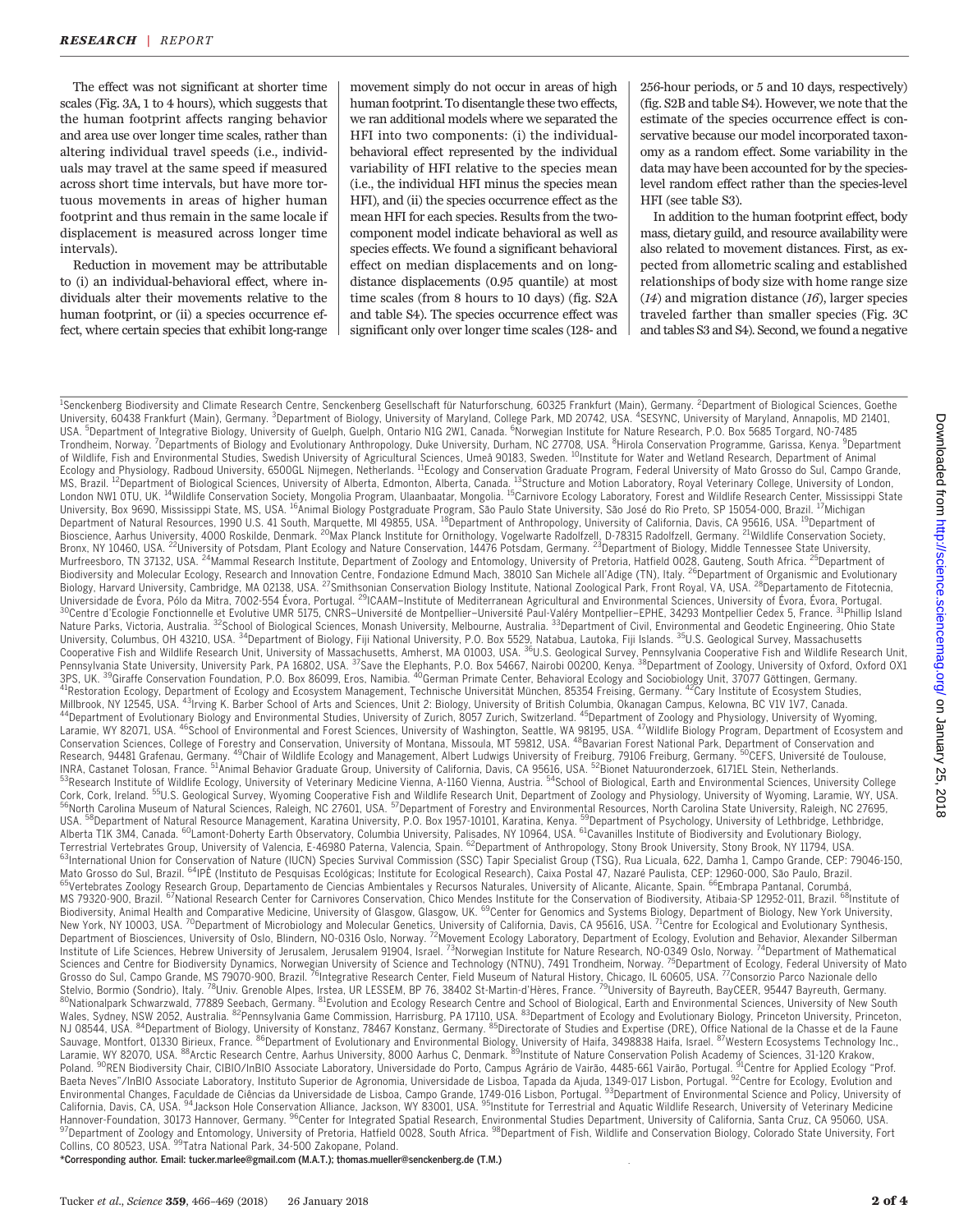

Fig. 1. Locations from the GPS tracking database and the Human Footprint Index. (A) GPS relocations of 803 individuals across 57 species plotted on the global map of the Human Footprint Index (HFI) spanning from 0 (low; yellow) to 50 (high; red). (B) Examples of landscapes under HFI = 2 (the Pantanal, Brazil), HFI = 20 (Bernese Alps, Switzerland), HFI = 30 (Freising, Germany), and HFI = 42 (Albany, New York). (C) Species averages of 10-day long-distance displacement (0.95 quantile of individual displacements). Species (from top to bottom): Mongolian wild ass (Equus hemionus hemionus), Mongolian

gazelle (Procapra gutturosa), giraffe (Giraffa camelopardalis), wolverine (Gulo gulo), muskox (Ovibos moschatus), African forest elephant (Loxodonta africana cyclotis), African buffalo (Syncerus caffer), wolf (Canis lupus), brown bear (Ursus arctos), maned wolf (Chrysocyon brachyurus), coyote (Canis latrans), leopard (Panthera pardus), wildcat (Felis silvestris), yellow baboon (Papio cynocephalus), tapir (Tapirus terrestris), roe deer (Capreolus capreolus), wild boar (Sus scrofa), European hare (Lepus europaeus), brushtail possum (Trichosurus vulpecula).



Fig. 2. Mammalian displacement in relation to the Human Footprint Index. (A) Median displacements; (B) long-distance (0.95 quantile) displacements. Both displacements decline with increasing HFI at the 10-day scale ( $n = 48$  species and 624 individuals). Plots include a smoothing line from a locally weighted polynomial regression. An HFI value of 0 indicates areas of low human footprint; a value of 40 represents areas of high human footprint.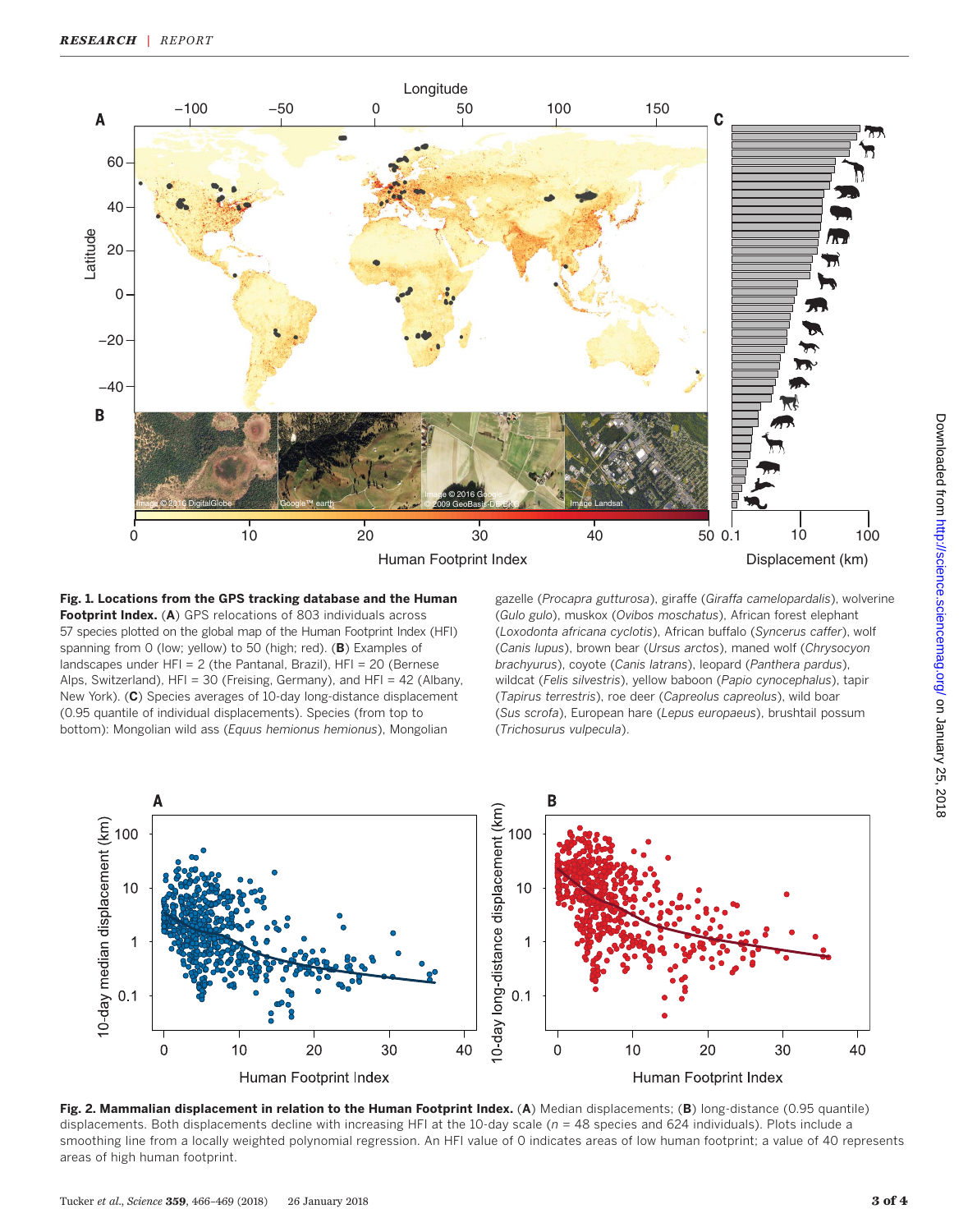

Fig. 3. Model coefficients (with confidence intervals) of linear mixed-effects models predicting mammalian displacements. Coefficient values are shown for (A) Human Footprint Index (HFI), (B) Normalized Difference Vegetation Index (NDVI), and (C) body mass. Models were run for the median (blue) and long-distance (0.95 quantile; red) displacements of each individual calculated across different time scales. Where the error bars cross the horizontal line, the effect is not significant. See table S3 for details.

relationship between resource availability and displacement distance, such that movements were on average shorter in environments with higher resources (Fig. 3B and tables S3 and S4). These results are consistent with reports of larger home range size (17) and longer migration distance (18) in mammals living in resource-poor environments. Finally, our analyses showed that carnivores traveled on average farther per unit time than herbivores and omnivores (tables S3 and S4). These results concur with prior understanding that carnivores have larger home range sizes (14) because they need to find mobile prey and compensate for energy conversion loss through the food web. For all of these variables, effects were significant across time scales longer than 8 hours for both median and long-distance displacements.

The reduction of mammalian movements in areas of high HFI likely stems from two nonexclusive mechanisms: (i) movement barriers such as habitat change and fragmentation (19, 20) and (ii) reduced movement requirements attributable to enhanced resources [e.g., crops, supplemental feeding, and water sources (5, 21)]. Studies have shown both mechanisms at work with varying responses across populations or species (see table S5 for examples). In some cases, they act together on single individuals or populations. For example, red deer in Slovenia have smaller home ranges because of the enhancement of resources via supplemental feeding and the disturbance and fragmentation caused by the presence of roads (22).

Although these mechanisms can have differential effects on population densities [i.e., increases under supplementation (23) and decreases under fragmentation (24)], the consequences of reduced vagility affect ecosystems regardless of the underlying mechanisms and go far beyond the focal individuals themselves. Animal move-

ments are essential for ecosystem functioning because they act as mobile links (25) and mediate key processes such as seed dispersal, food web dynamics (including herbivory and predator-prey interactions), and metapopulation and disease dynamics (26). Single-species or single-site studies have shown the severe effects of reduced vagility on these processes (27, 28). The global nature of reduced vagility across mammalian species that we demonstrate here suggests consequences for ecosystem functioning worldwide. Future landscape management should strive to maintain landscape permeability by including animal movement as a key conservation metric. Ultimately, because of the critical role of animal movement in human/ wildlife coexistence (29) and disease spread (30), the effects of reduced vagility may go beyond ecosystem functioning to directly affect human well-being.

#### REFERENCES AND NOTES

- 1. A. D. Barnosky et al., Nature 486, 52–58 (2012).
- 2. J. A. Foley et al., Science 309, 570-574 (2005).
- H. Sawyer et al., J. Appl. Ecol. 50, 68-78 (2013). 4. S. Saïd, S. Servanty, Landsc. Ecol. 20, 1003–1012
- $(2005)$
- 5. S. Prange, S. D. Gehrt, E. P. Wiggers, J. Mammal. 85, 483–490 (2004).
- 6. B. Jedrzejewska, H. Okarma, W. Jedrzejewski, L. Milkowski, J. Appl. Ecol. 31, 664-676 (1994).
- 7. L. A. Tigas, D. H. Van Vuren, R. M. Sauvajot, Biol. Conserv. 108, 299–306 (2002).
- 8. J. Lenz et al., Proc. R. Soc. London Ser. B 278, 2257-2264 (2011).
- 9. O. Venter et al., Nat. Commun. 7, 12558 (2016).
- 10. T. Mueller et al., Glob. Ecol. Biogeogr. 20, 683–694 (2011).
- 11. N. Pettorelli et al., Clim. Res. 46, 15–27 (2011).
- 12. W. Jetz, C. Carbone, J. Fulford, J. H. Brown, Science 306, 266–268 (2004).
- 13. B. K. McNab, Ecol. Monogr. 56, 1–19 (1986).
- 14. M. A. Tucker, T. J. Ord, T. L. Rogers, Glob. Ecol. Biogeogr. 23, 1105–1114 (2014).
- 15. J. M. Rowcliffe, C. Carbone, R. Kays, B. Kranstauber, P. A. Jansen, Methods Ecol. Evol. 3, 653–662 (2012).
- 16. A. M. Hein, C. Hou, J. F. Gillooly, Ecol. Lett. 15, 104–110 (2012).
- 17. N. Morellet et al., J. Anim. Ecol. 82, 1326–1339 (2013).
- 18. C. S. Teitelbaum et al., Ecol. Lett. 18, 545–552 (2015).
- 19. J. F. Kamler et al., J. Mammal. 84, 989-995 (2003).
- 20. L. Fahrig, Funct. Ecol. 21, 1003–1015 (2007).
- 21. J. D. Jones et al., Ecol. Appl. 24, 1769–1779 (2014).
- 22. K. Jerina, J. Mammal. 93, 1139–1148 (2012).
- 23. J. S. Gilchrist, E. Otali, Can. J. Zool. 80, 1795–1802  $(2002)$
- 24. A. Benítez-López, R. Alkemade, P. A. Verweij, Biol. Conserv. 143, 1307–1316 (2010).
- 25. J. Lundberg, F. Moberg, Ecosystems 6, 87–98 (2003).
- 26. S. Bauer, B. J. Hoye, Science 344, 1242552 (2014).
- 27. I. Hanski, O. Ovaskainen, Nature 404, 755–758 (2000).
- 28. B. F. Allan, F. Keesing, R. S. Ostfeld, Conserv. Biol. 17, 267–272 (2003).
- 29. M. D. Graham, I. Douglas-Hamilton, W. M. Adams, P. C. Lee, Anim. Conserv. 12, 445–455 (2009).
- 30. J. M. Hassell, M. Begon, M. J. Ward, E. M. Fèvre, Trends Ecol. Evol. 32, 55–67 (2017).

#### ACKNOWLEDGMENTS

Supported by the Robert Bosch Foundation and additional funding sources (see supplementary text). The data reported in this paper are available at datadryad.org (doi: 10.5061/dryad. st350). M.A.T., T.M., K.B.-G., W.F.F., J.M.F., and B.V.M. conceived the manuscript; M.A.T. and T.M. conducted the analyses and wrote the first manuscript draft. Co-authors contributed data sets and assisted with writing the final version of the manuscript.

#### SUPPLEMENTARY MATERIALS

www.sciencemag.org/content/359/6374/466/suppl/DC1 Materials and Methods Supplementary Text Figs. S1 and S2 Tables S1 to S5 References (31–89)

15 February 2017; accepted 11 December 2017 10.1126/science.aam9712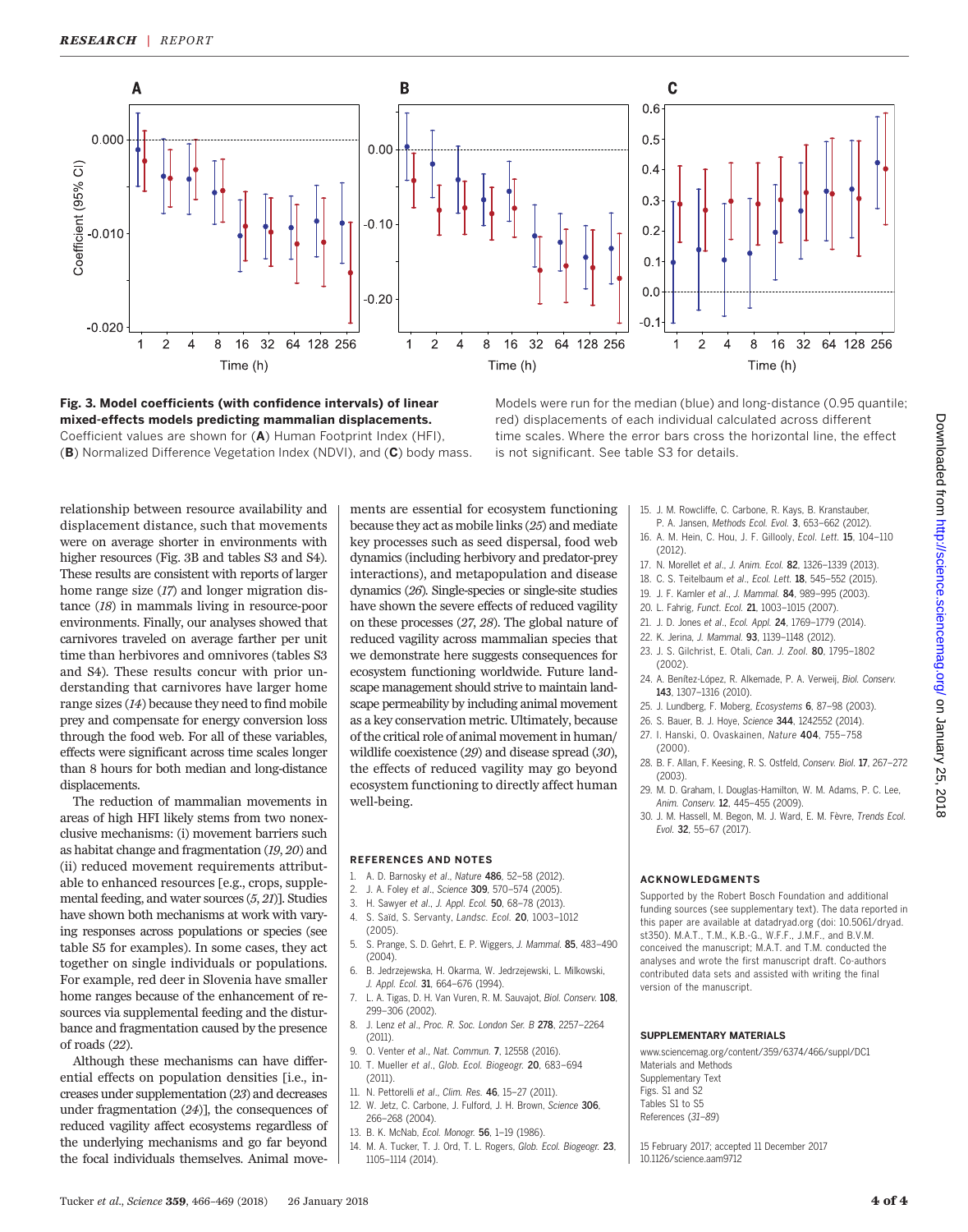# Science

### **Moving in the Anthropocene: Global reductions in terrestrial mammalian movements**

C. Wilmers, John W. Wilson, George Wittemyer, Filip Zieba, Tomasz Zwijacz-Kozica and Thomas Mueller Spiegel, Olav Strand, Siva Sundaresan, Wiebke Ullmann, Ulrich Voigt, Jake Wall, David Wattles, Martin Wikelski, Christopher Schmidt, Nuria Selva, Agnieszka Sergiel, Enkhtuvshin Shiilegdamba, João Paulo Silva, Navinder Singh, Erling J. Solberg, Orr Rolandsen, Christopher S. Rosenberry, Daniel I. Rubenstein, Kamran Safi, Sonia Saïd, Nir Sapir, Hall Sawyer, Niels Martin Nandintsetseg, Ran Nathan, Aidin Niamir, John Odden, Robert B. O'Hara, Luiz Gustavo R. Oliveira-Santos, Kirk A. Olson,<br>Bruce D. Patterson, Rogerio Cunha de Paula, Luca Pedrotti, Björn Reineking, Martin Rimmler, Tracey L. R de Miranda Mourão, Ronaldo G. Morato, Nicolas Morellet, Thomas A. Morrison, Samuel L. Díaz-Muñoz, Atle Mysterud, Dejid Pascual López-López, A. Catherine Markham, Jenny Mattisson, Emilia Patricia Medici, Ugo Mellone, Evelyn Merrill, Guilherme Kauffman, Roland Kays, Duncan Kimuyu, Flavia Koch, Bart Kranstauber, Scott LaPoint, Peter Leimgruber, John D. C. Linnell, Edward Hurme, Lynne A. Isbell, René Janssen, Florian Jeltsch, Petra Kaczensky, Adam Kane, Peter M. Kappeler, Matthew Fritz, Benedikt Gehr, Jacob R. Goheen, Eliezer Gurarie, Mark Hebblewhite, Marco Heurich, A. J. Mark Hewison, Christian Hof, Fennessy, Claudia Fichtel, Wolfgang Fiedler, Christina Fischer, Ilya Fischhoff, Christen H. Fleming, Adam T. Ford, Susanne A. Andre Chiaradia, Sarah C. Davidson, Todd Dennis, Stephen DeStefano, Duane Diefenbach, Iain Douglas-Hamilton, Julian Brown, P. J. Nico de Bruyn, Francesca Cagnacci, Justin M. Calabrese, Constança Camilo-Alves, Simon Chamaillé-Jammes, Alessandra Bertassoni, Dean Beyer, Laura Bidner, Floris M. van Beest, Stephen Blake, Niels Blaum, Chloe Bracis, Danielle H. Ali, Andrew M. Allen, Nina Attias, Tal Avgar, Hattie Bartlam-Brooks, Buuveibaatar Bayarbaatar, Jerrold L. Belant, Marlee A. Tucker, Katrin Böhning-Gaese, William F. Fagan, John M. Fryxell, Bram Van Moorter, Susan C. Alberts, Abdullahi

DOI: 10.1126/science.aam9712 Science **359** (6374), 466-469.

#### **Restrictions on roaming**

altering ecological interactions.<br>Science, this issue p. 466 affecting the species themselves, such changes could have wider effects by limiting the movement of nutrients and were shorter in areas with high human impact, likely owing to changed behaviors and physical limitations. Besides have been restricted. Tucker et al. examined GPS locations for more than 50 species. In general, animal movements substantially to ecological processes. As humans have increasingly altered natural habitats, natural animal movements Until the past century or so, the movement of wild animals was relatively unrestricted, and their travels contributed

| <b>ARTICLE TOOLS</b>                     | http://science.sciencemag.org/content/359/6374/466                                                                            |
|------------------------------------------|-------------------------------------------------------------------------------------------------------------------------------|
| <b>SUPPLEMENTARY</b><br><b>MATERIALS</b> | http://science.sciencemag.org/content/suppl/2018/01/24/359.6374.466.DC1                                                       |
| <b>REFERENCES</b>                        | This article cites 81 articles, 4 of which you can access for free<br>http://science.sciencemag.org/content/359/6374/466#BIBL |

Use of this article is subject to the [Terms of Service](http://www.sciencemag.org/about/terms-service)

Science is a registered trademark of AAAS. licensee American Association for the Advancement of Science. No claim to original U.S. Government Works. The title Science, 1200 New York Avenue NW, Washington, DC 20005. 2017 © The Authors, some rights reserved; exclusive Science (print ISSN 0036-8075; online ISSN 1095-9203) is published by the American Association for the Advancement of